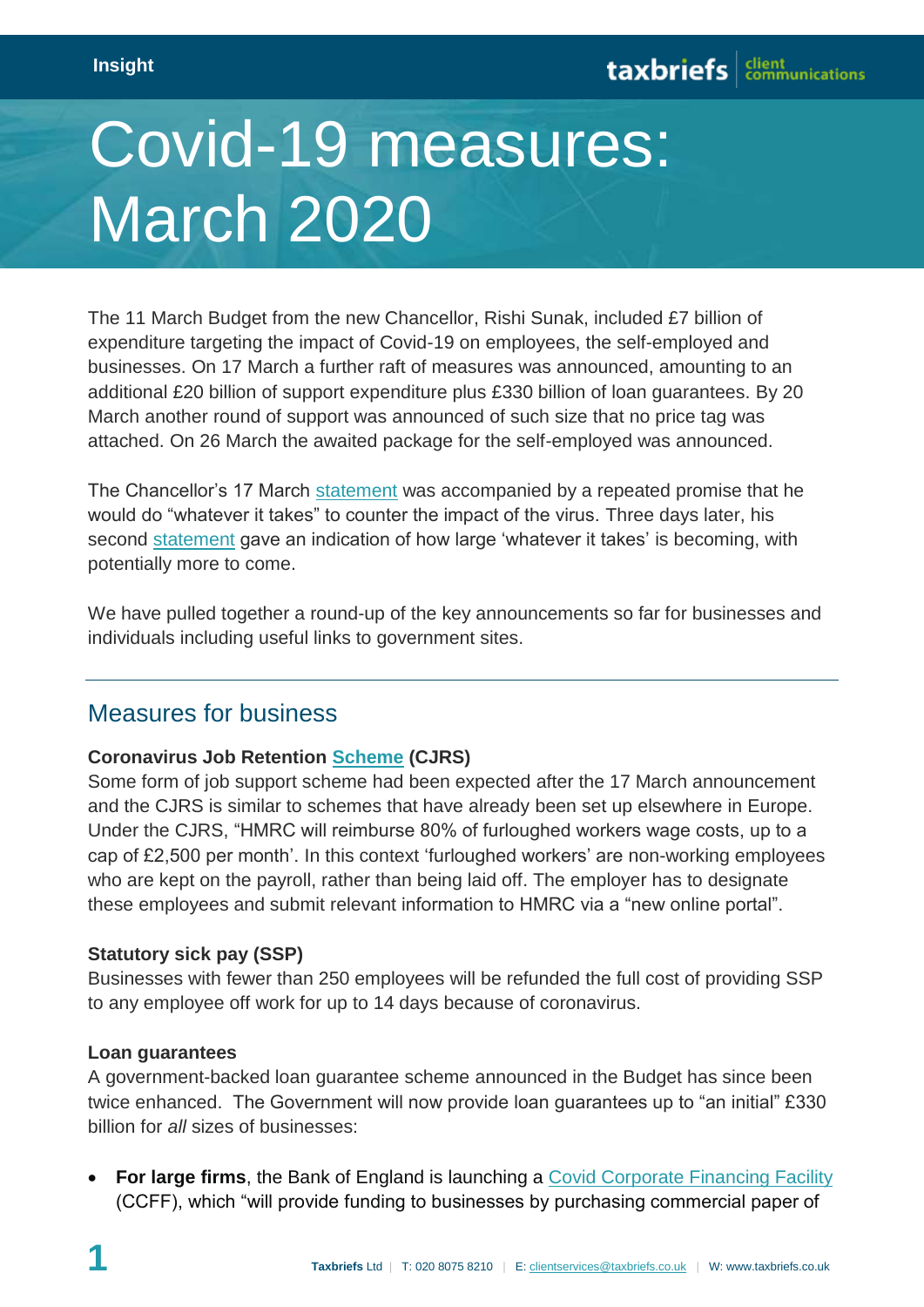up to one-year maturity, issued by firms making a material contribution to the UK economy".

 **For small and medium sized businesses** The loan limit on the Coronavirus Business Interruption Loan Scheme (originally announced in the Budget at £1.2 million) is now £5 million. No interest will be due for the first twelve months and lender-levied fees will be covered. The scheme will be delivered through commercial lenders, backed by the [British Business Bank.](https://www.british-business-bank.co.uk/) Eligible SMEs must be UK-based with turnover of not more than £45 million and meet "the other British Business Bank eligibility criteria".

#### **[Deferral of VAT and Income Tax Payments](https://www.gov.uk/government/publications/guidance-to-employers-and-businesses-about-covid-19/covid-19-support-for-businesses#support-for-businesses-through-deferring-vat-and-income-tax-payments)**

For the period between 20 March 2020 and 30 June 2020, businesses will not be required to make a VAT payment. Instead they will be able to defer this payment until the end of the 2020/21. VAT refunds and reclaims will be paid by the government as normal. No applications will be required as the process will be automatic.

For the self-employed, self assessment income tax payments due on the 31 July 2020 (the second payment on account for 2019/20) will be deferred until the 31 January 2021. This also will not require an application. Penalties and interest for late payment will not be charged in the deferral period.

#### **[Business Rates Retail Discount](https://www.gov.uk/apply-for-business-rate-relief/retail-discount)**

*All* shops, cinemas, restaurants, music venues and business operating in the leisure and hospitality sectors will have **no** business rates to pay in 2020/21.

On 17 March the Chancellor also promised an additional cash grant of "up to £25,000 per business" to businesses with a rateable value of less than £51,000 – i.e. those that would have benefited from the old version of Business Rates Retail Discount Scheme.

#### **Businesses already eligible [for small business rates relief](https://www.gov.uk/apply-for-business-rate-relief/small-business-rate-relief)**

There will be a flat £10,000 cash grant for each business that already benefits from zero or reduced business rates because of small business rate relief.

#### **Insurance cover**

Although the government has not *required* the leisure and hospitality businesses to close, on 17 March the Chancellor said that "for those businesses which do have a policy that covers pandemics, the government's action is sufficient and will allow businesses to make an insurance claim against their policy". However, pandemic cover is not a feature of most business disruption cover, a point underlined by the Association of British Insurers in a [statement](https://www.abi.org.uk/news/news-articles/2020/03/statement-on-business-insurance-and-coronavirus/) it issued on 17 March.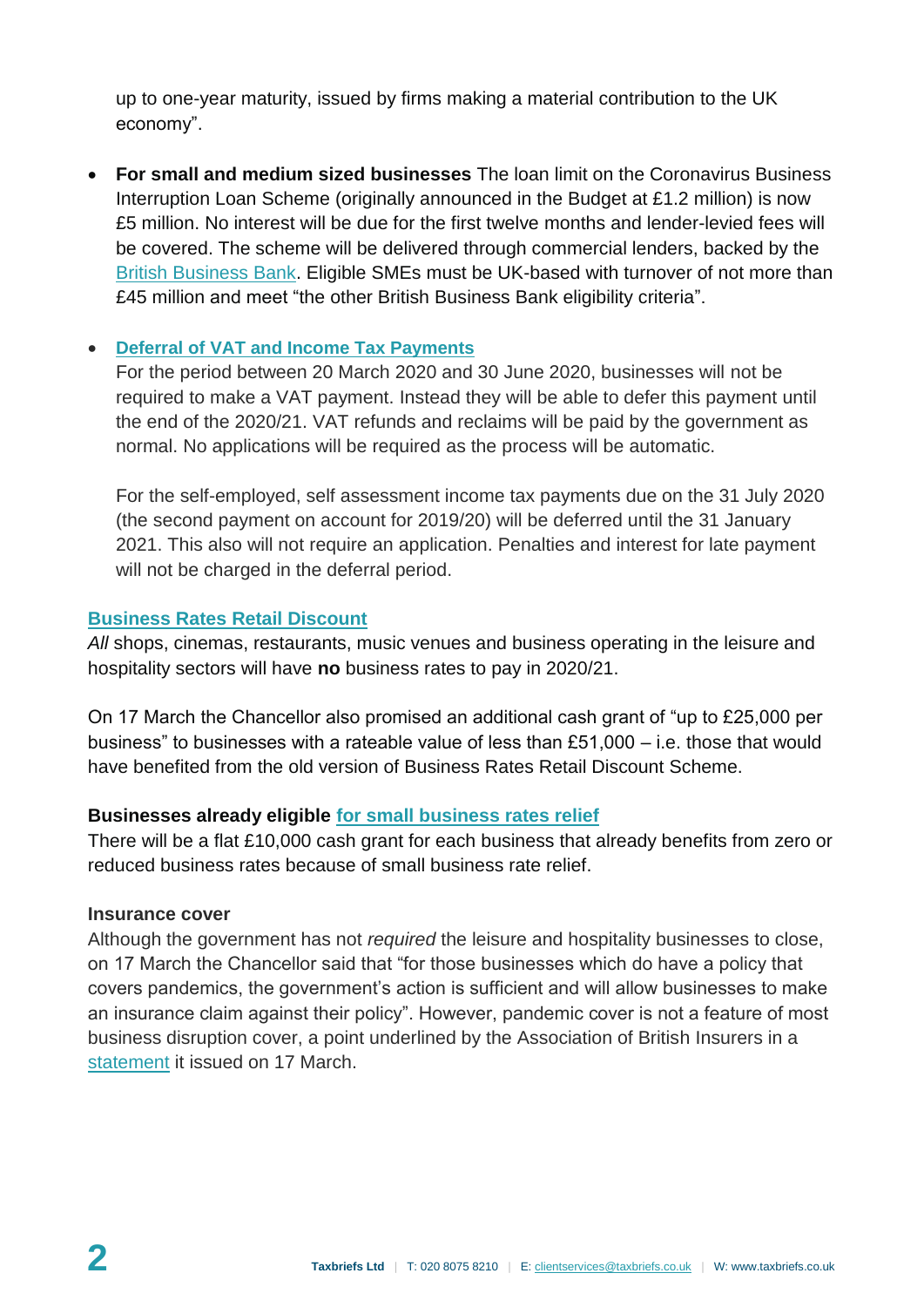### **Off-payroll working in the private sector (IR35)**

Also on 17 March, the Chief Secretary to the Treasury, Steve Barker, said in a statement to the House of Commons that the start date for the new IR35 tax rules would be deferred to 6 April 2021.

#### **Time to Pay (TTP)**

In the Budget, the Chancellor announced that HMRC would scale up its Time To Pay service, giving businesses and the self-employed the chance to defer tax payments.

Government guidance for employers and businesses is [here](https://www.gov.uk/government/publications/guidance-to-employers-and-businesses-about-covid-19/guidance-for-employers-and-businesses-on-coronavirus-covid-19) and business support details are [here.](https://www.gov.uk/government/publications/guidance-to-employers-and-businesses-about-covid-19/covid-19-support-for-businesses)

## Measures for individuals

#### **Mortgage holidays**

For people who find themselves in financial difficulties because of coronavirus, mortgage lenders will offer at least a three-month mortgage holiday.

#### **[Statutory sick pay](https://www.gov.uk/statutory-sick-pay) (SSP)**

SSP is currently paid at the rate of £94.25 a week, rising to £95.85 from April. It is now available to employees from day one, instead of day four, for those who are suffering from the virus or who have been advised to self-isolate. So far there has been no change in the minimum earnings threshold for SSP (£118 a week currently, rising to £120 a week in 2020/21).

#### **Individuals ineligible for SSP**

Self-employed and gig economy workers generally do not qualify for SSP. Instead they may be entitled to [Contributory Employment and Support Allowance.](https://www.gov.uk/employment-support-allowance)

Covid-19 sufferers and self-isolators will be able to claim the benefit from day one instead of day eight. The minimum income floor in [Universal Credit](https://www.gov.uk/universal-credit) (UC) has been temporarily removed to ensure that time off work because of sickness is reflected in benefits.

For 12 months from 6 April 2020, the standard allowance in Universal Credit (UC) and the basic element in Working Tax Credit (WTC) for will be increased by the equivalent of about £20 a week over and above planned annual uprating (which were to £323.22 per month for UC for age 25 and over and £1,995 a year for WTC). This effectively brings UC into line with the rate of SSP. The change will apply to all new and existing UC claimants and to existing WTC claimants.

#### **Housing benefit**

Housing benefit and the housing element of UC will be increased so that the Local Housing Allowance will cover at least 30% of market rents.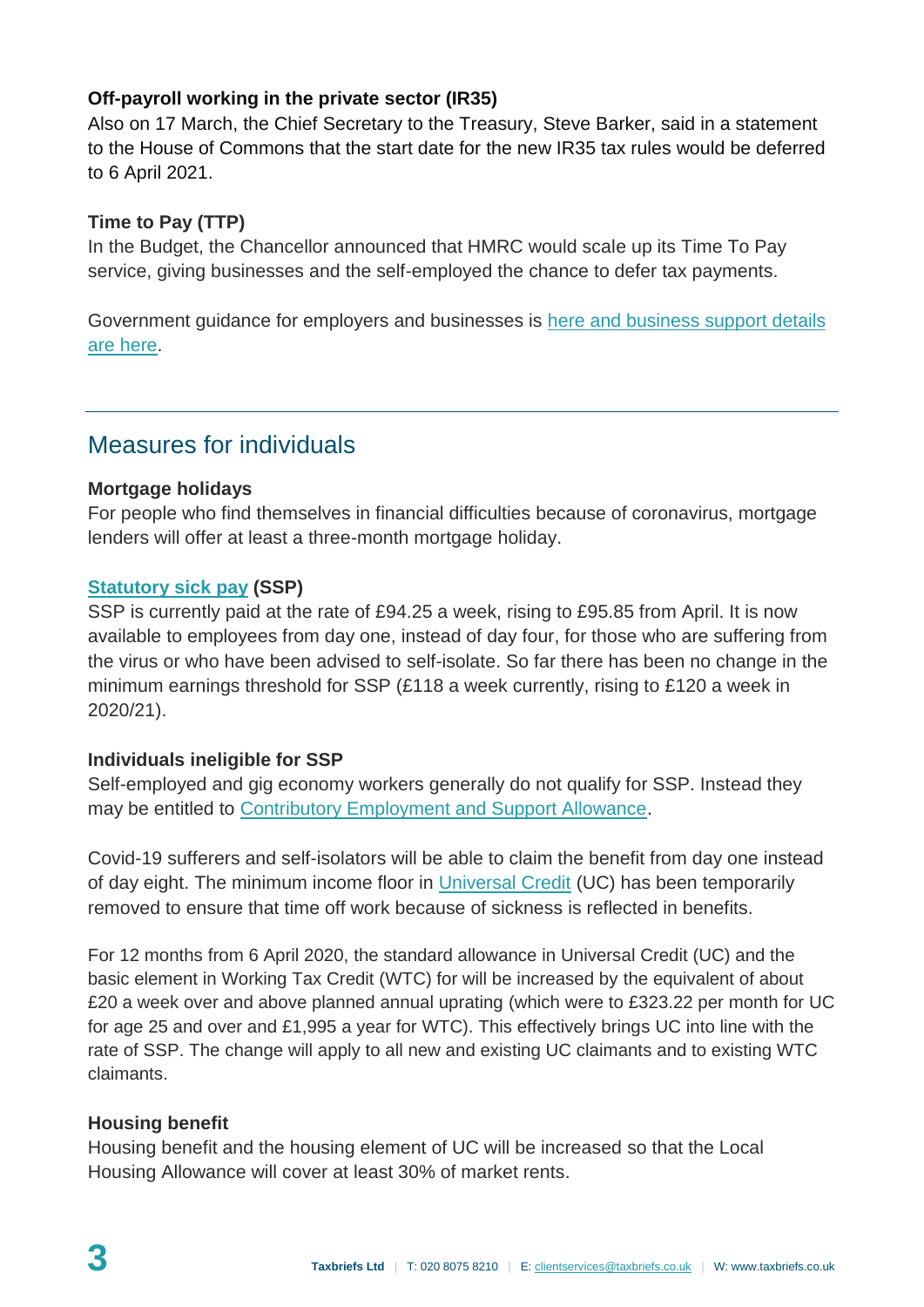#### **Hardship Fund**

The Chancellor announced in the Budget a £500 million Hardship Fund, which would be distributed to Local Authorities so that they could support the vulnerable.

Government guidance for employees is [here.](https://www.gov.uk/government/publications/guidance-to-employers-and-businesses-about-covid-19/covid-19-guidance-for-employees)

## Main provisions for the self-employed

On Thursday 26 March, Chancellor Rishi Sunak made his long-awaited [statement](https://www.gov.uk/government/news/chancellor-gives-support-to-millions-of-self-employed-individuals) about the Covid-19 government support scheme for the self-employed, called the [Self-employment](https://www.gov.uk/government/publications/guidance-to-employers-and-businesses-about-covid-19/covid-19-support-for-businesses#support-for-self-employed-through-the-self-employment-income-support-scheme)  [Income Support Scheme](https://www.gov.uk/government/publications/guidance-to-employers-and-businesses-about-covid-19/covid-19-support-for-businesses#support-for-self-employed-through-the-self-employment-income-support-scheme) (SEISS). Reports suggest that the announcement had been slow to arrive because of the greater difficulty in structuring and running a scheme that relied on annual information (via tax returns) and could not operate via the PAYE system.

The main points from the Chancellor's statement and accompanying [press release](https://www.gov.uk/government/news/chancellor-gives-support-to-millions-of-self-employed-individuals) are:

- The SEISS will pay a directly payable taxable grant to the self-employed (including members of partnerships) based on 80% of profits averaged over the last three tax years (or shorter periods if self-employment started after 2016/17), subject to a maximum of £2,500 a month. In a recent [briefing note](https://www.ifs.org.uk/publications/14768) from the Institute for Fiscal Studies, it was suggested that the £2,500 figure (which also applies to the employees' Job Retention Scheme) is the maximum *payment* that will be made, not the maximum earnings that are protected, i.e. 80% of up to £37,500 of profits ( $[£37,500 \times 80\%]$  /12 = £2,500) will be covered.
- The initial payment term of the SEISS grant will be "at least three months".
- The payment of the grant will not prevent the claimant from continuing to work.
- The SEISS will be restricted in three ways:
	- o Self-employment must provide the majority of the claimant's income. It is unclear how this is calculated.
	- o Trading profits either:
		- are less than £50,000 in 2018/19; or
		- trading profit was less than £50,000 averaged over the three tax years from 2016/17.

According to the Chancellor, these thresholds mean the scheme covers 95% of the self-employed. The corollary is that it creates a cliff edge at £50,000, a figure that appears elsewhere in the tax system (e.g. the higher rate tax threshold).

o The claimant must have submitted a 2019 tax return (covering the 2018/19 tax year). As a concession, any later filer will have four weeks to submit their overdue return if they wish to be included in the scheme.

HMRC will use their existing information to assess eligibility and contact individuals directly, requesting completion of "a simple online form". A gov.uk [webpage](https://www.gov.uk/guidance/claim-a-grant-through-the-coronavirus-covid-19-self-employment-income-support-scheme) gives more details, but is somewhat confusingly headed "Claim a grant through the coronavirus (COVID-19) Self-employment Income Support Scheme". The "don't call us, we'll call you" approach is aimed at preventing HMRC being overwhelmed with telephone queries, as has happened with the DWP's Universal Credit system.

 Payments from HMRC should start at the beginning of June. The initial sum will represent three months' cumulative payments. Until then the self-employed can claim Universal Credit. In his statement the Chancellor said Universal Credit could give a self-